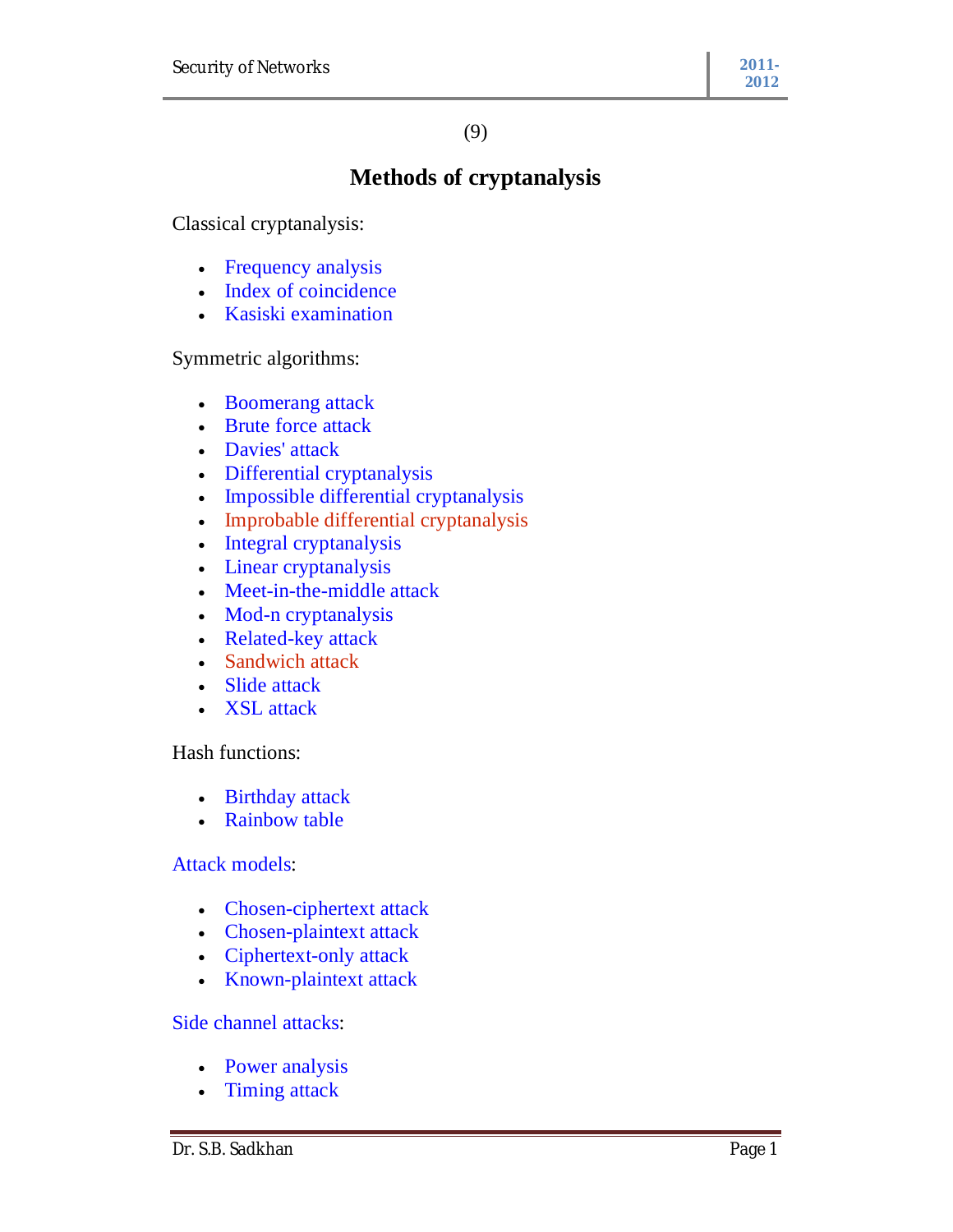Network attacks:

- Man-in-the-middle attack
- Replay attack

External attacks:

• Black-bag cryptanalysis

## **Rubber-hose cryptanalysis**

### **Attack model**

 **Attack models** or **attack types** specify how much information a cryptanalyst has access to when cracking an encrypted message (also known as *ciphertext*). Some common attack models are:

- Ciphertext-only attack
- Known-plaintext attack
	- o During WWII, the Allies used known-plaintexts ("cribs") in their successful Cryptanalysis of the Enigma machine cipher.
- Chosen-plaintext attack
- Chosen-ciphertext attack
	- o Adaptive chosen-ciphertext attack
	- o Indifferent chosen-ciphertext attack

The ciphertext-only attack model is the weakest because it implies that the cryptanalyst has just the encoded message. Modern ciphers rarely fail under this attack type. Different attack models are used for other cryptographic primitives, or more generally for all kind of security systems. Examples for such attack models are:

• Adaptive chosen-message attack for digital signatures

# **Ciphertext-Only Attack**

In cryptography, a **ciphertext-only attack (COA)** or **known ciphertext attack** is an attack model for cryptanalysis where the attacker is assumed to have access only to a set of ciphertexts.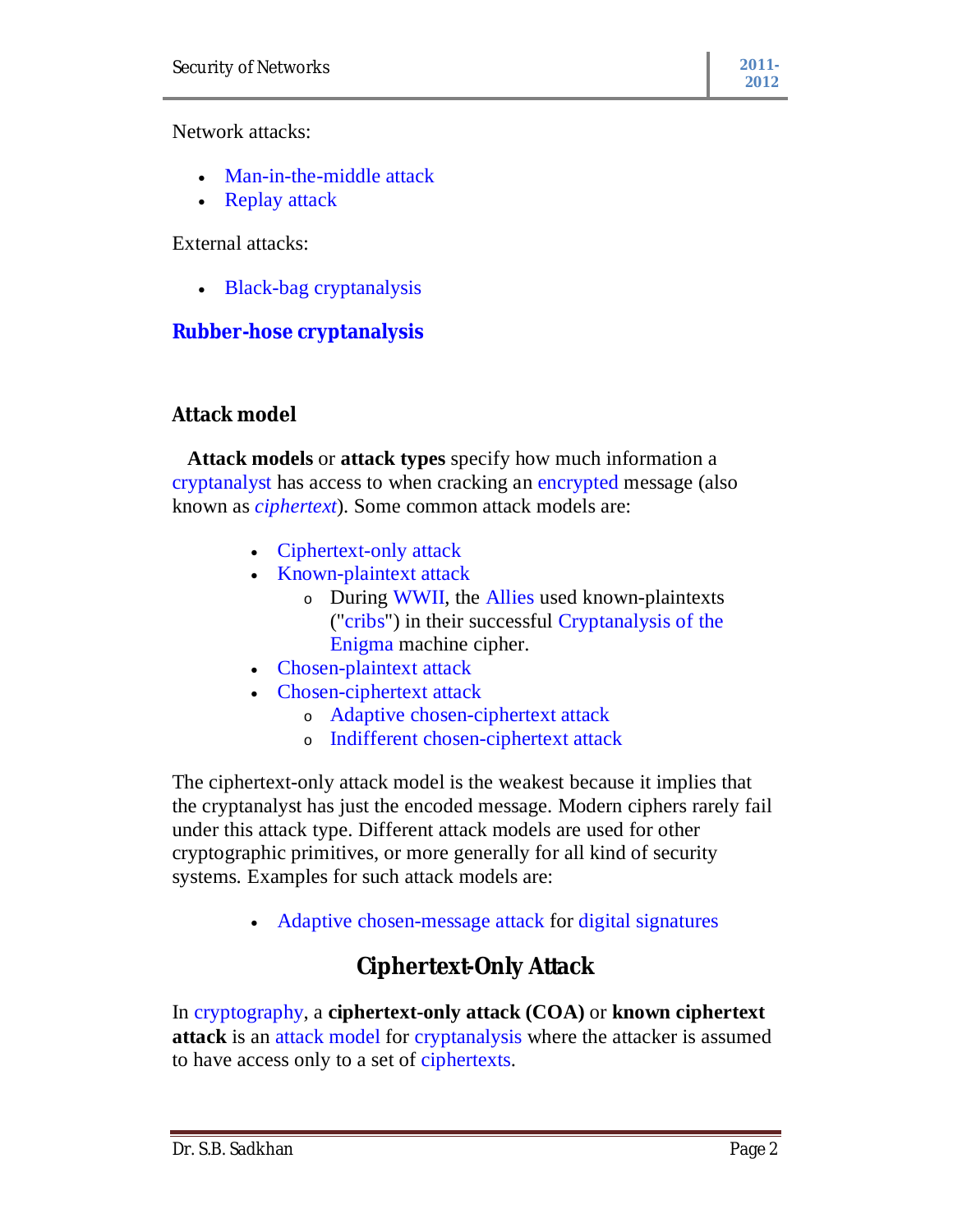The attack is completely successful if the corresponding plaintexts can be deduced, or even better, the key. The ability to obtain any information at all about the underlying plaintext is still considered a success. For example, if an adversary is sending ciphertext continuously to maintain traffic-flow security, it would be very useful to be able to distinguish real messages from nulls. Even making an informed guess of the existence of real messages would facilitate traffic analysis.

In the history of cryptography, early ciphers, implemented using pen-andpaper, were routinely broken using ciphertexts alone. Cryptographers developed statistical techniques for attacking ciphertext, such as frequency analysis. Mechanical encryption devices such as Enigma made these attacks much more difficult (although, historically, Polish cryptographers were able to mount a successful ciphertext-only cryptanalysis of the Enigma by exploiting an insecure protocol for indicating the message settings).

Every modern cipher attempts to provide protection against ciphertextonly attacks. The vetting process for a new cipher design standard usually takes many years and includes exhaustive testing of large quantities of ciphertext for any statistical departure from random noise. *See:* Advanced Encryption Standard process. Also, the field of steganography evolved, in part, to develop methods like mimic functions that allow one piece of data to adopt the statistical profile of another. Nonetheless poor cipher usage or reliance on home-grown proprietary algorithms that have not been subject to thorough scrutiny has resulted in many computer-age encryption systems that are still subject to ciphertext-only attack. Examples include:

• Early versions of Microsoft's PPTP virtual private network software used the same RC4 key for the sender and the receiver (later versions had other problems). In any case where a stream cipher like RC4 is used twice with the same key it is open to ciphertext-only attack. *See:* stream cipher attack

 Wired Equivalent Privacy (WEP), the first security protocol for Wi-Fi, proved vulnerable to several attacks, most of them ciphertextonly.

 Some modern cipher designs have later been shown to be vulnerable to ciphertext-only attacks. For example, Akelarre.

 A cipher whose key space is too small is subject to brute force attack with access to nothing but ciphertext by simply trying all possible keys. All that is needed is some way to distinguish valid plaintext from random noise, which is easily done for natural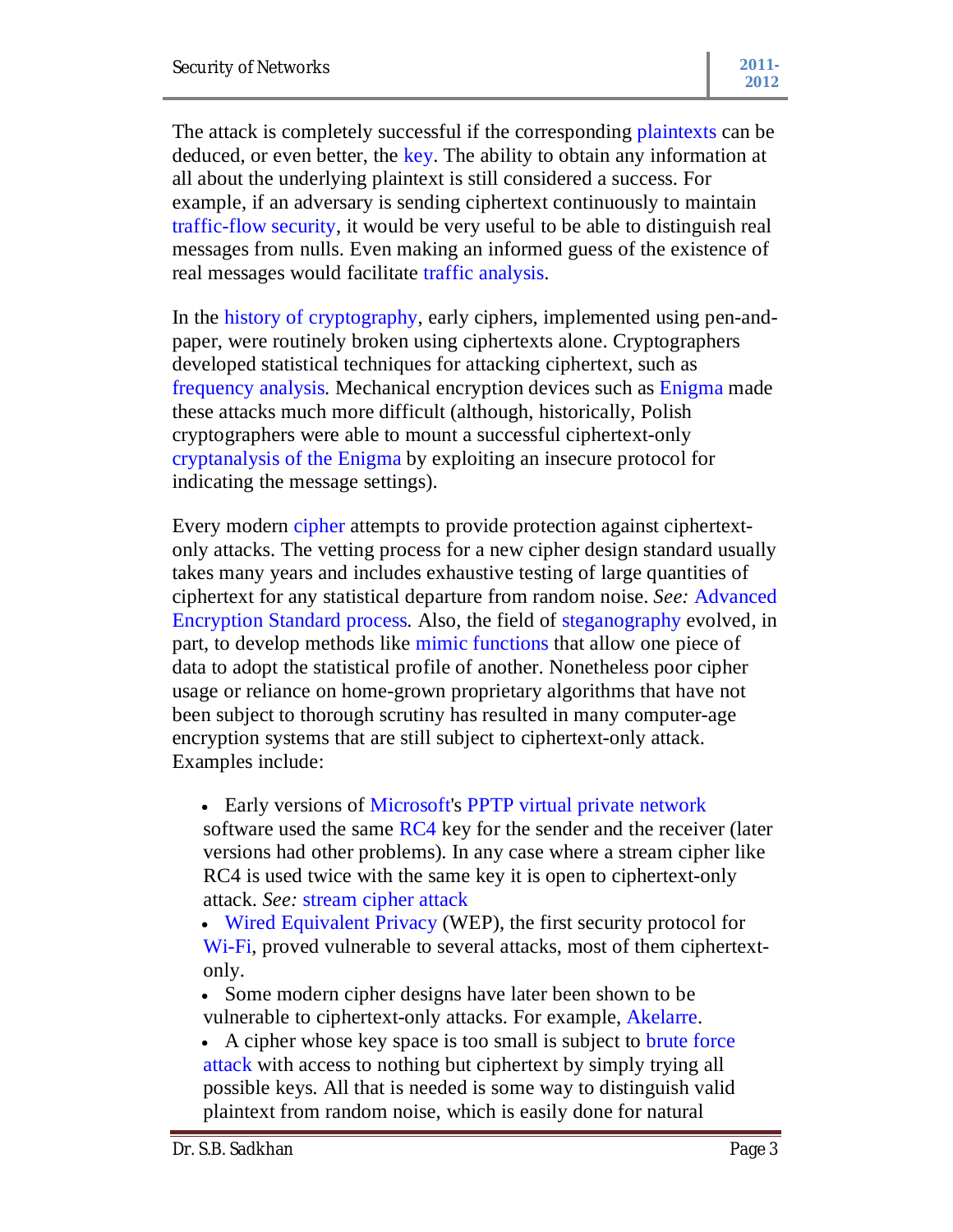languages when the ciphertext is longer than the unicity distance. One example is DES, which only has 56-bit keys. All too common current examples are commercial security products that derive keys for otherwise impregnable ciphers like AES from a user-selected password. Since users rarely employ passwords with anything close to the entropy of the cipher's key space, such systems are often quite easy to break in practice using only ciphertext.

## **Known-plaintext attack**

The **known-plaintext attack (KPA)** or **crib** is an attack model for cryptanalysis where the attacker has samples of both the plaintext and its encrypted version (ciphertext), and is at liberty to make use of them to reveal further secret information such as secret keys and code books. The term "crib" originated at Bletchley Park, the British World War II decryption operation.

### *History*

The usage "crib" was adapted from a slang term referring to cheating thus, "I cribbed my answer from your test paper." A "crib" originally was a literal or interlinear translation of a foreign-language text — usually a Latin or Greek text — that students might be assigned to translate from the original language.

The idea behind a crib is that cryptologists were looking at incomprehensible ciphertext, but if they had a clue about some word or phrase that might be expected to be in the ciphertext, they would have a "wedge"—a test to break into it. If their otherwise random attacks on the cipher managed to sometimes produce those words or (preferably) phrases, they would know they might be on the right track. When those words or phrases appeared, they would feed the settings they had used to reveal them back into the whole encrypted message, to good effect.

In the case of Enigma, the German High Command was very meticulous about the overall security of the Enigma system, but nonetheless understood the possible problem of cribs. The day-to-day trench operators, on the other hand, were less careful. The Bletchley Park team would guess some of the plaintext based upon when the message was sent. For instance, a daily weather report was transmitted by the Germans, at the same time every day. Due to the regimented style of military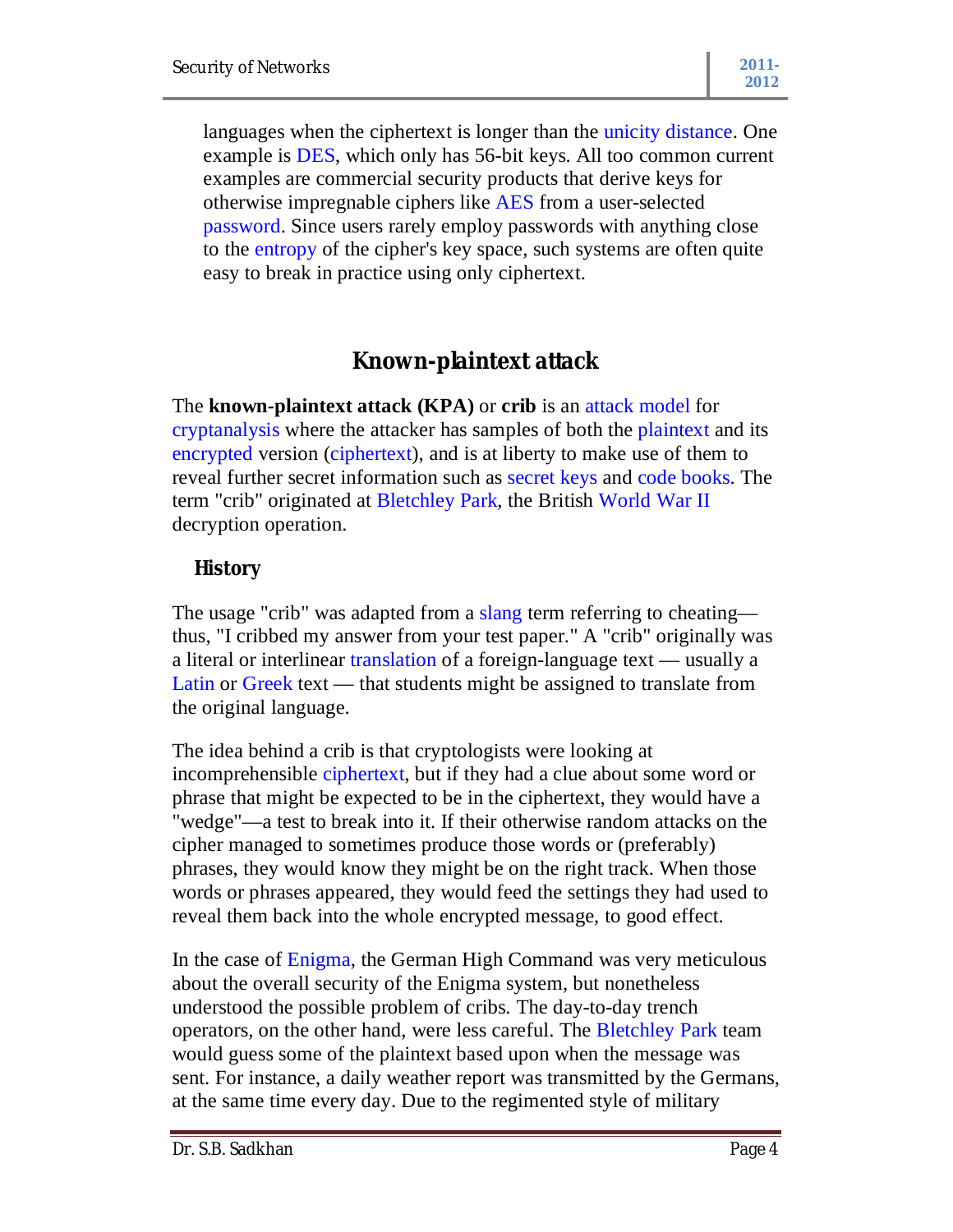reports, it would contain the word "Wetter" (German for "weather") at the same location in every message, and knowing the local weather conditions helped Bletchley Park guess other parts of the plaintext as well. For example, an officer in the Africa Corps helped greatly by constantly sending: "Nothing to report." Other operators too would send standard salutations or introductions. Standardized weather reports were also particularly helpful.

At Bletchley Park in World War II, strenuous efforts were made to use and even force the Germans to produce messages with known plaintext; schemes to force the Germans to produce them were called "gardening". For example, when cribs were lacking, Bletchley Park would sometimes ask the Royal Air Force to "seed" a particular area in the North Sea with mines (a process that came to be known as gardening, by obvious reference). The Enigma messages that were shortly sent out would most likely contain the name of the area, or the harbour threatened by the mines.

When a captured German revealed under interrogation that Enigma operators had been instructed to encode numbers by spelling them out, Alan Turing reviewed decrypted messages, and determined that the number "*eins*" ("1") appeared in 90% of messages. He automated the crib process, creating the Eins Catalogue, which assumed that "*eins*" was encoded at all positions in the plaintext. The catalogue included every possible position of the various rotors, starting positions, and keysettings of the Enigma.

The Polish Cipher Bureau had likewise exploited "cribs" in the "ANX method" before World War II (the Germans' use of "ANX" — German for "To," followed by "X" as a spacer.) $^{[3]}$ 

Classical ciphers are typically vulnerable to known-plaintext attack. For example, a Caesar cipher can be solved using a single letter of corresponding plaintext and ciphertext to decrypt entirely. A general monoalphabetic substitution cipher needs several character pairs and some guessing if there are fewer than 26 distinct pairs.

### *Present day*

Modern ciphers such as Advanced Encryption Standard are not susceptible to known-plaintext attacks.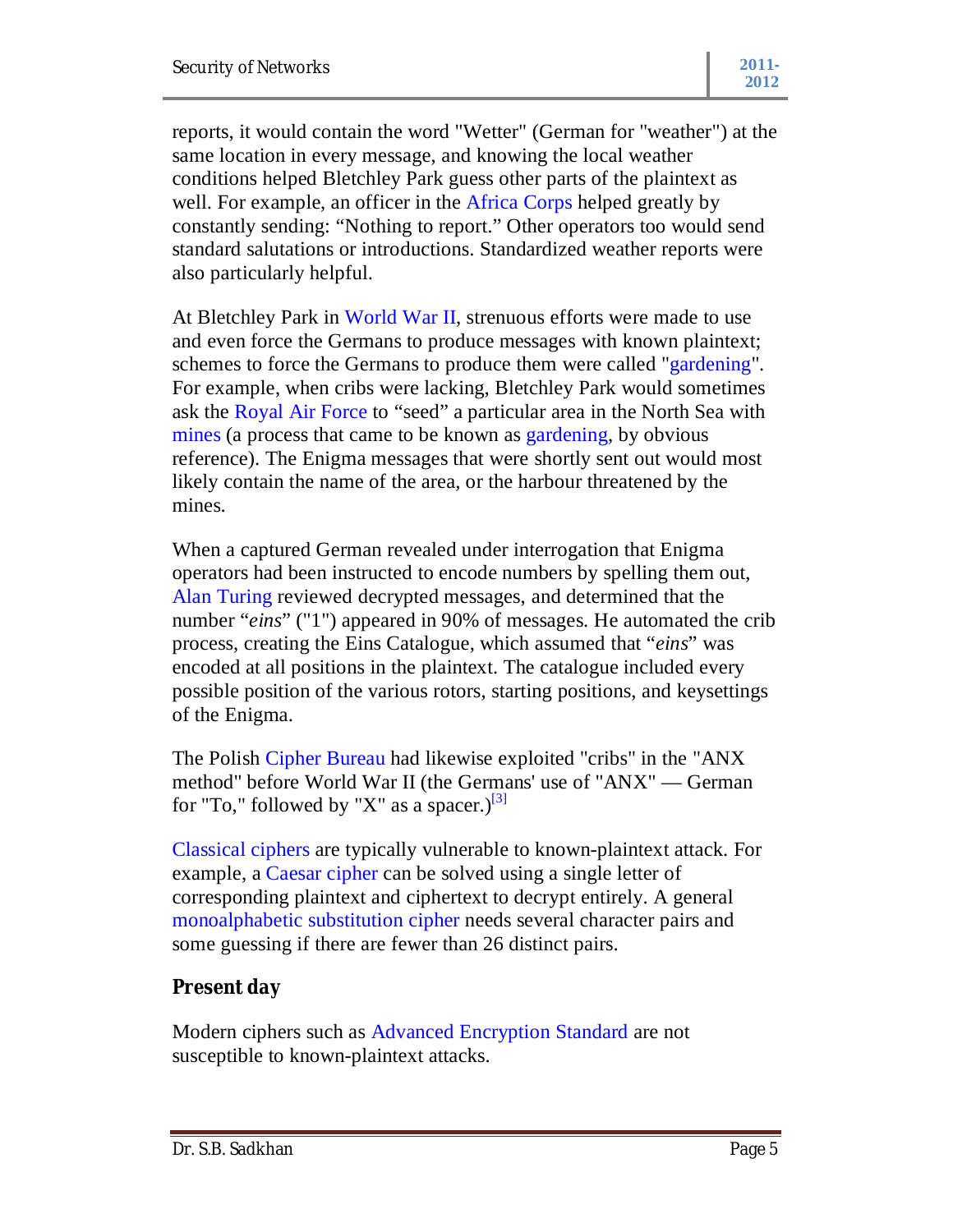Encrypted file archives such as ZIP are prone to this attack. For example, an attacker with an encrypted ZIP file needs only one unencrypted file from the archive which forms the "known-plaintext". Then using some publicly available software they can quickly calculate the key required to decrypt the entire archive. To obtain this unencrypted file the attacker could search the website for a suitable file, find it from another archive they can open, or manually try to reconstruct a plaintext file armed with the knowledge of the filename from the encrypted archive.

## **Chosen-Plaintext Attack**

A **chosen-plaintext attack (CPA)** is an attack model for cryptanalysis which presumes that the attacker has the capability to choose arbitrary plaintexts to be encrypted and obtain the corresponding ciphertexts. The goal of the attack is to gain some further information which reduces the security of the encryption scheme. In the worst case, a chosen-plaintext attack could reveal the scheme's secret key.

This appears, at first glance, to be an unrealistic model; it would certainly be unlikely that an attacker could persuade a human cryptographer to encrypt large amounts of plaintexts of the attacker's choosing. Modern cryptography, on the other hand, is implemented in software or hardware and is used for a diverse range of applications; for many cases, a chosenplaintext attack is often very feasible. Chosen-plaintext attacks become extremely important in the context of public key cryptography, where the encryption key is public and attackers can encrypt any plaintext they choose.

Any cipher that can prevent chosen-plaintext attacks is then also guaranteed to be secure against known-plaintext and ciphertext-only attacks; this is a conservative approach to security.

Two forms of chosen-plaintext attack can be distinguished:

- **Batch chosen-plaintext attack**, where the cryptanalyst chooses all plaintexts before any of them are encrypted. This is often the meaning of an unqualified use of "chosen-plaintext attack".
- **Adaptive chosen-plaintext attack**, where the cryptanalyst makes a series of interactive queries, choosing subsequent plaintexts based on the information from the previous encryptions.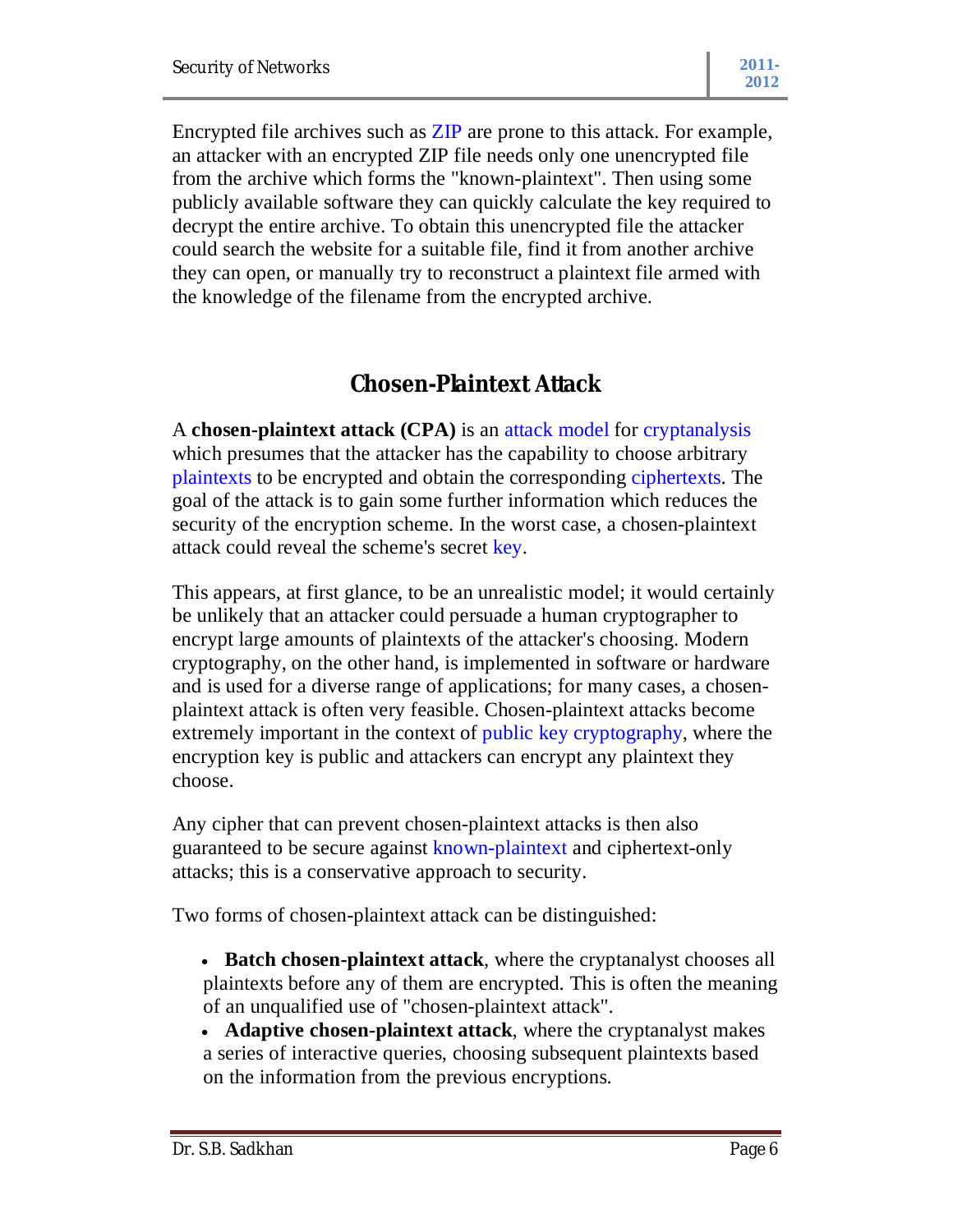Non-randomized (deterministic) public key encryption algorithms are vulnerable to simple "dictionary"-type attacks, where the attacker builds a table of likely messages and their corresponding ciphertexts. To find the decryption of some observed ciphertext, the attacker simply looks the ciphertext up in the table. As a result, public-key definitions of security under chosen-plaintext attack require probabilistic encryption (i.e., randomized encryption). Conventional symmetric ciphers, in which the same key is used to encrypt and decrypt a text, may also be vulnerable to other forms of chosen-plaintext attack, for example, differential cryptanalysis of block ciphers.

A technique termed *Gardening* was used by Allied codebreakers in World War II who were solving messages encrypted on the Enigma machine. Gardening can be viewed as a chosen-plaintext attack.

## **Chosen Ciphertext Attack**

A **chosen-ciphertext attack (CCA)** is an attack model for cryptanalysis in which the cryptanalyst gathers information, at least in part, by choosing a ciphertext and obtaining its decryption under an unknown key. In the attack, an adversary has a chance to enter one or more known ciphertexts into the system and obtain the resulting plaintexts. From these pieces of information the adversary can attempt to recover the hidden secret key used for decryption.

A number of otherwise secure schemes can be defeated under chosenciphertext attack. For example, the El Gamal cryptosystem is semantically secure under chosen-plaintext attack, but this semantic security can be trivially defeated under a chosen-ciphertext attack. Early versions of RSA padding used in the SSL protocol were vulnerable to a sophisticated adaptive chosen-ciphertext attack which revealed SSL session keys. Chosen-ciphertext attacks have implications for some selfsynchronizing stream ciphers as well. Designers of tamper-resistant cryptographic smart cards must be particularly cognizant of these attacks, as these devices may be completely under the control of an adversary, who can issue a large number of chosen-ciphertexts in an attempt to recover the hidden secret key.

When a cryptosystem is vulnerable to chosen-ciphertext attack, implementers must be careful to avoid situations in which an adversary might be able to decrypt chosen-ciphertexts (i.e., avoid providing a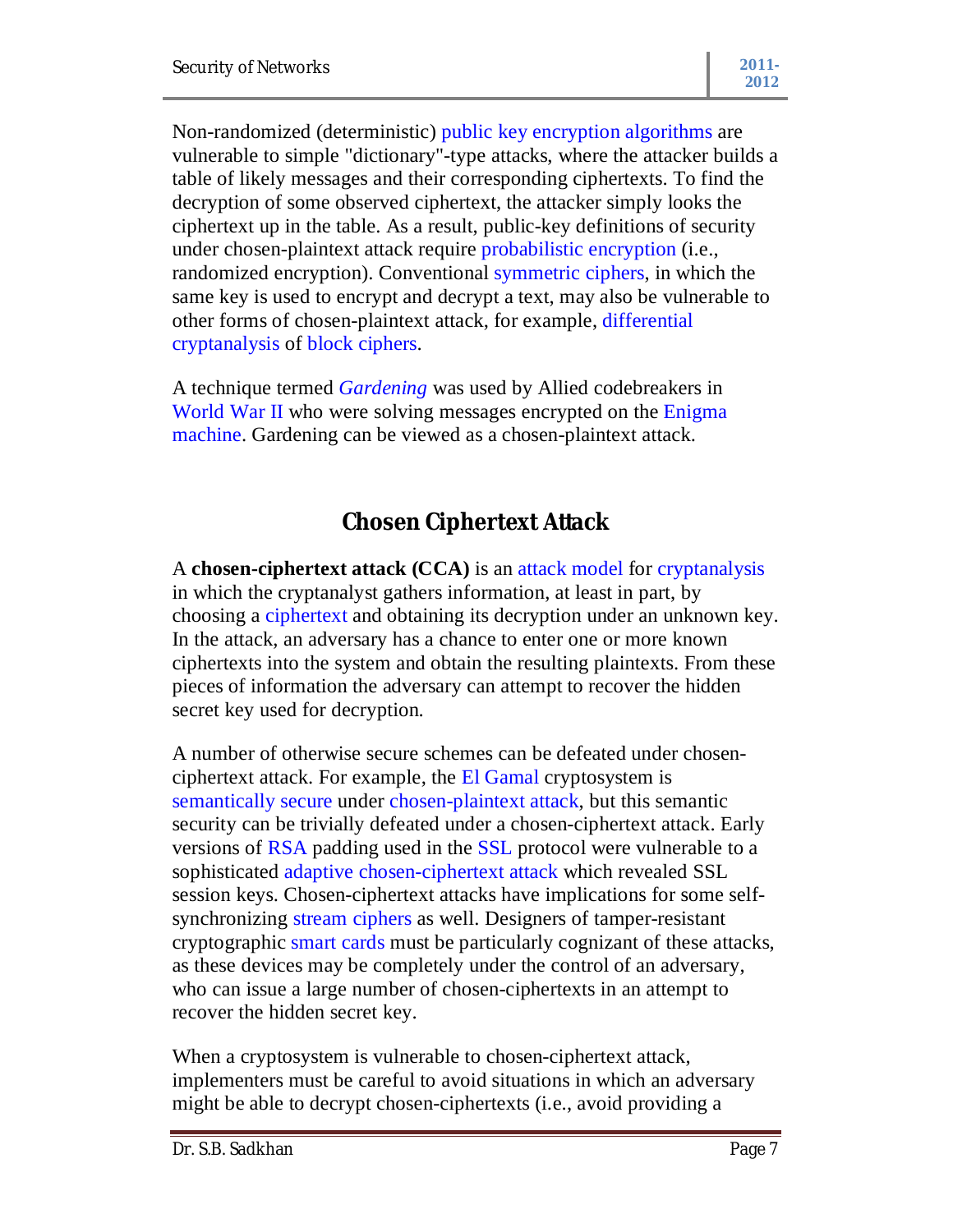decryption oracle). This can be more difficult than it appears, as even partially-chosen-ciphertexts can permit subtle attacks. Additionally, some cryptosystems (such as RSA) use the same mechanism to sign messages and to decrypt them. This permits attacks when hashing is not used on the message to be signed. A better approach is to use a cryptosystem which is provably secure under chosen-ciphertext attack, including (among others) RSA-OAEP, Cramer-Shoup and many forms of authenticated symmetric encryption.

### *Varieties of Chosen- Ciphertext Attacks*

Chosen-ciphertext attacks, like other attacks, may be adaptive or nonadaptive. In a non-adaptive attack, the attacker chooses the ciphertext or ciphertexts to decrypt in advance, and does not use the resulting plaintexts to inform their choice for more ciphertexts. In an adaptive chosen-ciphertext attack, the attacker makes their ciphertext choices adaptively, that is, depending on the result of prior decryptions.

#### **Lunch Time Attacks**

A specially noted variant of the chosen-ciphertext attack is the "lunchtime", "midnight", or "indifferent" attack, in which an attacker may make adaptive chosen-ciphertext queries but only up until a certain point, after which the attacker must demonstrate some improved ability to attack the system. The term "lunchtime attack" refers to the idea that a user's computer, with the ability to decrypt, is available to an attacker while the user is out to lunch. This form of the attack was the first one commonly discussed: obviously, if the attacker has the ability to make adaptive chosen ciphertext queries, no encrypted message would be safe, at least until that ability is taken away. This attack is sometimes called the "nonadaptive chosen ciphertext attack"; here, "non-adaptive" refers to the fact that the attacker cannot adapt their queries in response to the challenge, which is given after the ability to make chosen ciphertext queries has expired.

#### **Adaptive Chosen- Ciphertext Attack**

A (full) adaptive chosen-ciphertext attack is an attack in which ciphertexts may be chosen adaptively before and after a challenge ciphertext is given to the attacker, with only the stipulation that the challenge ciphertext may not itself be queried. This is a stronger attack notion than the lunchtime attack, and is commonly referred to as a CCA2 attack, as compared to a CCA1 (lunchtime) attack. Few practical attacks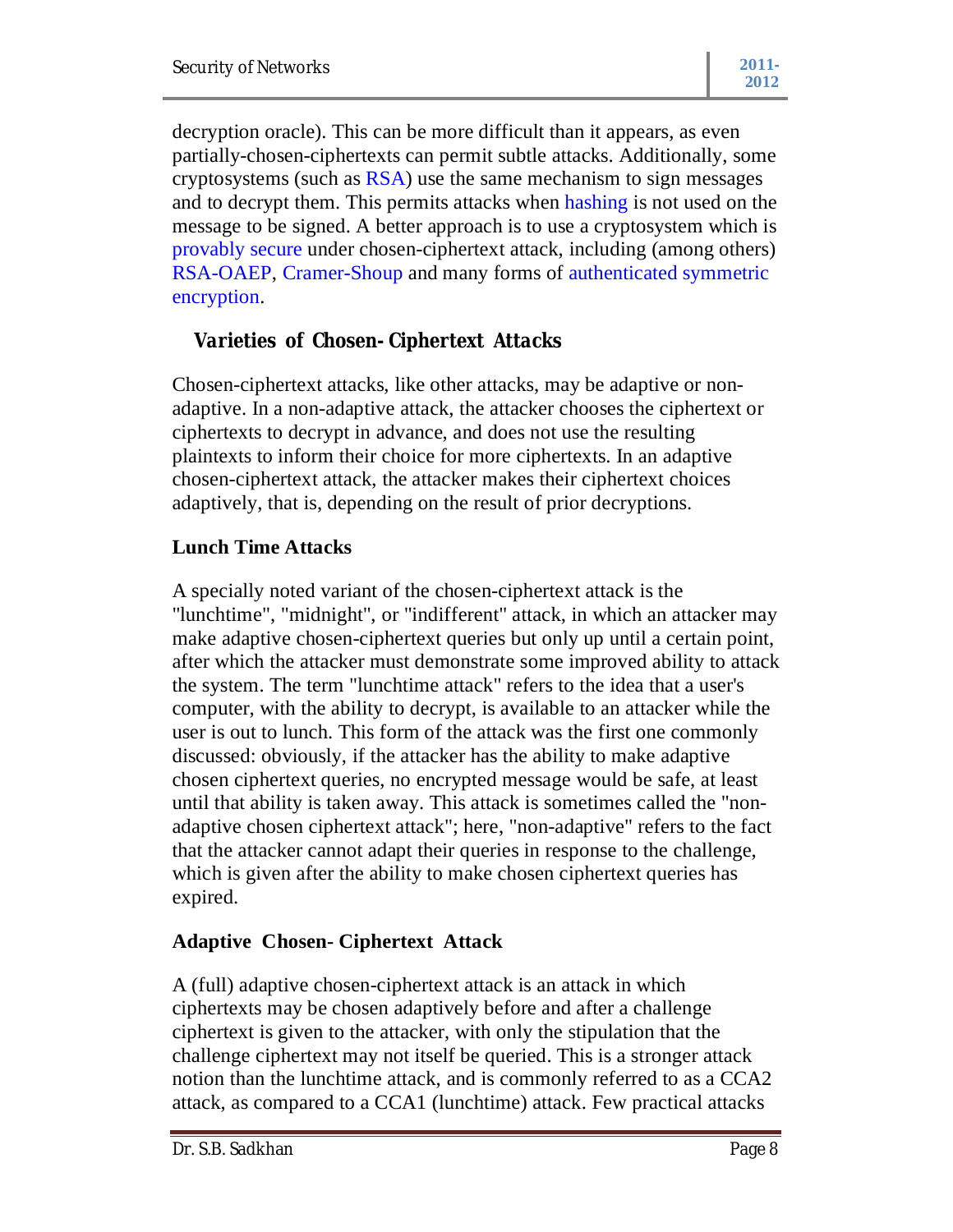are of this form. Rather, this model is important for its use in proofs of security against chosen-ciphertext attacks. A proof that attacks in this model are impossible implies that any realistic chosen-ciphertext attack cannot be performed.

A practical adaptive chosen-ciphertext attack is the Bleichenbacher attack against PKCS#1.

Cryptosystems proven secure against adaptive chosen-ciphertext attacks include the Cramer-Shoup system<sup>[1]</sup> and RSA-OAEP.

# **Adaptive Chosen-Ciphertext Attack**

An **adaptive chosen-ciphertext attack** (abbreviated as **CCA2**) is an interactive form of chosen-ciphertext attack in which an attacker sends a number of ciphertexts to be decrypted, then uses the results of these decryptions to select subsequent ciphertexts. It is to be distinguished from an indifferent chosen-ciphertext attack (CCA1).

The goal of this attack is to gradually reveal information about an encrypted message, or about the decryption key itself. For public-key systems, adaptive-chosen-ciphertexts are generally applicable only when they have the property of ciphertext malleability — that is, a ciphertext can be modified in specific ways that will have a predictable effect on the decryption of that message.

### *Practical attacks*

Adaptive-chosen-ciphertext attacks were largely considered to be a theoretical concern until 1998, when Daniel Bleichenbacher of Bell Laboratories demonstrated a practical attack against systems using RSA encryption in concert with the  $PKCS#1$  v1 encoding function, including a version of the Secure Socket Layer (SSL) protocol used by thousands of web servers at the time.

The Bleichenbacher attacks took advantage of flaws within the PKCS #1 function to gradually reveal the content of an RSA encrypted message. Doing this requires sending several million test ciphertexts to the decryption device (eg, SSL-equipped web server.) In practical terms, this